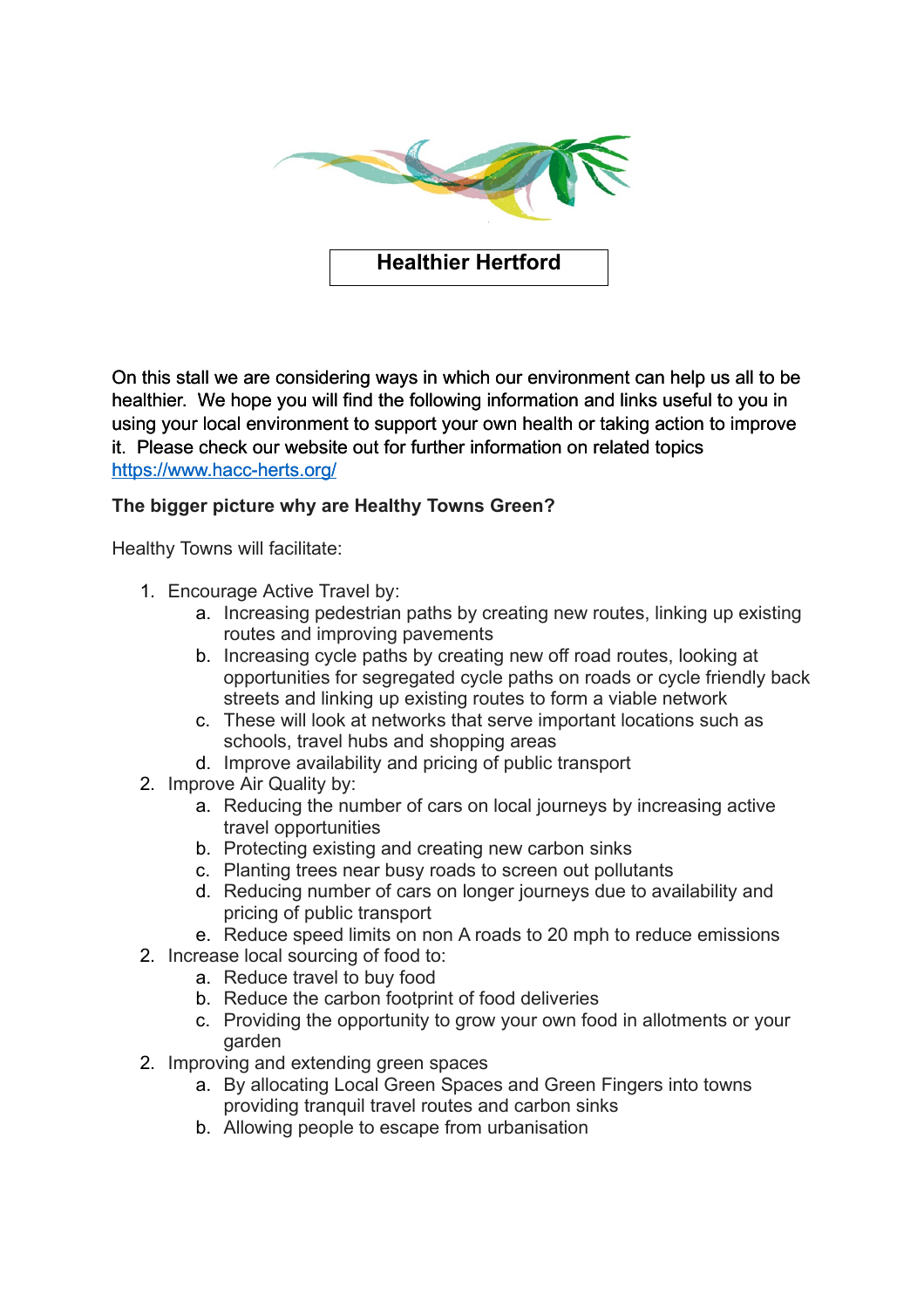Why Neighbourhood Plans?

Because they provide the opportunity to identify methods locally to achieve a Healthy Town and also work on the longer term issues like decarbonising energy.

Just replacing a car with an electric car is not sufficient; we need to radically reduce the number and usage of cars by providing viable alternatives

## **Neighbourhood Plans**

The following wards make up the town of Hertford: Bengeo, Castle, Kingsmead and Sele. Neighbourhood planning was introduced in 2011 under the Localism Act. Neighbourhood planning provides an opportunity for local communities to produce a planning document that shapes and influences future development within their local area. Neighbourhood plans are often initiated by Town or Parish Councils and their formulation is a community led exercise in which a steering group, in consultation with the local community and other stakeholders, can set out planning policies which cover issues such as housing development, community infrastructure, protection and provision of open spaces, etc.

Bengeo and Sele have Neighbourhood Plans which were agreed by referendum by the local communities in May 2021. Kingsmead is currently developing a Neighbourhood Plan. Currently there are no plans to develop a Neighbourhood Plan in Castle Ward.

<https://www.hertford.gov.uk/bengeo-neighbourhood-plan/>

<https://www.hertford.gov.uk/sele-neighbourhood-plan/>

<https://www.knphertford.org/forum>

Once a plan is adopted, some Steering Groups will continue to implement Action Plans and to submit comments on planning applications that the Neighbourhood expressed an interest in during the plan development process. Or it may happen via your local residents' association. The majority of this ongoing work is carried out by volunteers. It is vital for the continuing work to be effective, that residents support it by volunteering and by voicing their concerns to their Steering Group or Residents' Association. There is also an obligation on developers once a plan is adopted to consider any planning policies that have been agreed in the plan.

## **Over the page find a list of useful local numbers for issues that are often raised by local residents.**